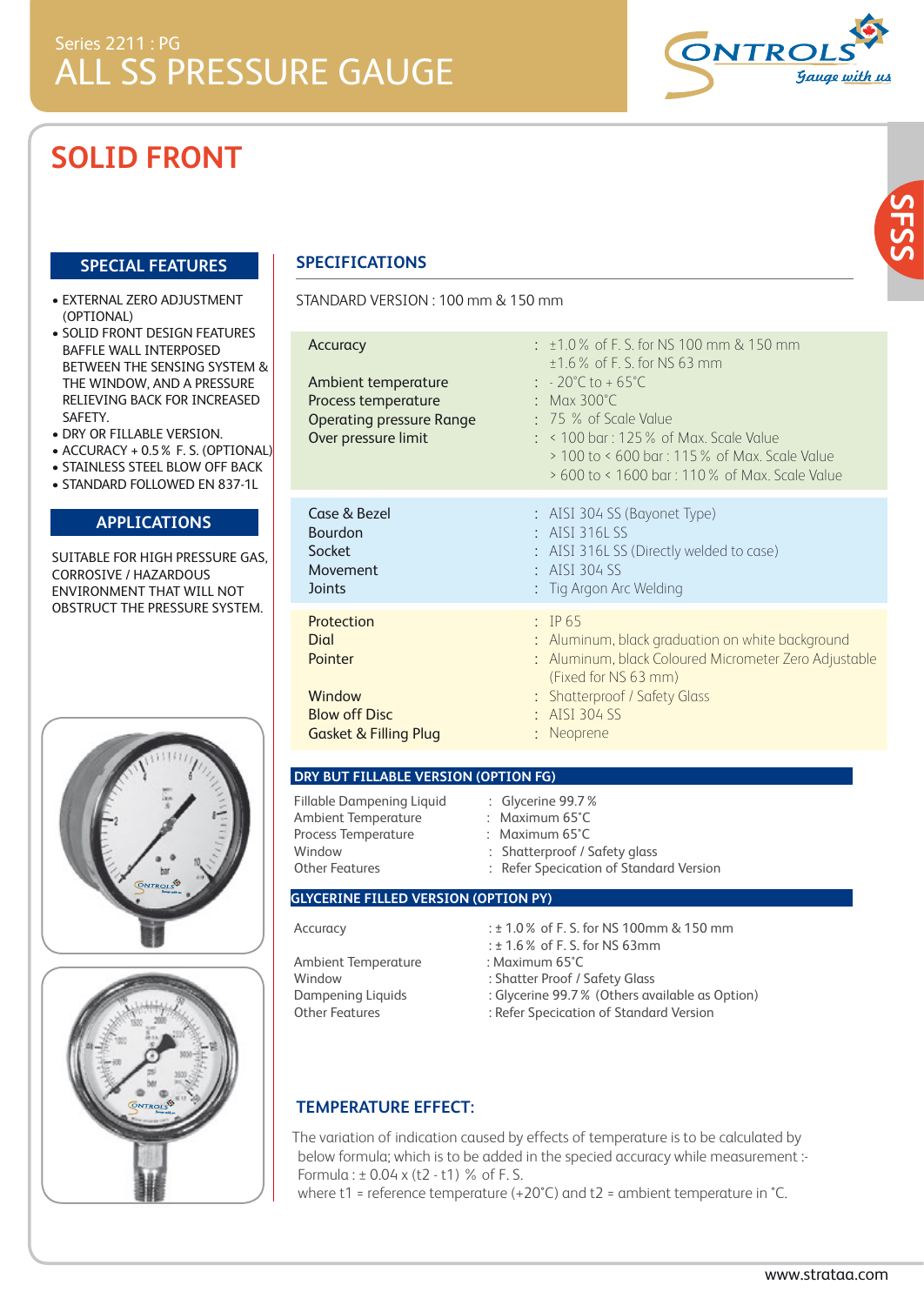# Series 2211 : PG ALL SS PRESSURE GAUGE



**SOLID FRONT**









E

W

400.0

B



| $Code _{(mm)}$ | <b>NS</b> |      |    | ØC  | ØD        | Е  | ØN  | ØU  | н  | ØI  | Weight in gram<br>(With Box) | With Glycerin & Box) | eight in gram <sup>(mm)</sup> | $ $ NS |      |    | ØC  | ØD        | E  | Weight in gram<br>(With Box) | Weight in gram<br>(With Glycerin & Box) eight in gram |  |
|----------------|-----------|------|----|-----|-----------|----|-----|-----|----|-----|------------------------------|----------------------|-------------------------------|--------|------|----|-----|-----------|----|------------------------------|-------------------------------------------------------|--|
|                | 63        |      | 56 |     | 69.5 62.5 | 14 | 86  | 75  | 11 | 3.5 | 320.0                        | 430.0                | (With Glycerin & Box) 3       |        |      | 56 |     | 69.5 62.5 | 14 | 300.0                        | 410.0                                                 |  |
|                | 100       | 12.5 | 70 | 111 | 100       | 22 | 134 | 118 | 15 | 6   | 860.0                        | 1170.0               |                               | 100    | 12.5 | 70 | 111 | 100       | 22 | 760.0                        | 1070.0                                                |  |
|                | 150       |      | 70 | 161 | 149       | 22 | 186 | 168 | 15 | 6   | 1440.0                       | 2230.0               |                               | 150    | 15   | 70 | 161 | 149       | 22 | 1300.0                       | 2090.0                                                |  |



NS (mm)

F

Code





63 11 56 69.5 62.5 14 290.0

|                                                                                                                                                                                                                                                                                                             | 'YPE 4           |      |    |             |      |    |            |                       |  |  |
|-------------------------------------------------------------------------------------------------------------------------------------------------------------------------------------------------------------------------------------------------------------------------------------------------------------|------------------|------|----|-------------|------|----|------------|-----------------------|--|--|
| Н                                                                                                                                                                                                                                                                                                           | 150              | 15   | 70 | 161         | 149  | 22 | 1300.0     | 2090.0                |  |  |
| F                                                                                                                                                                                                                                                                                                           | 100 <sup>1</sup> | 12.5 | 70 | 111         | 100  | 22 | 760.0      | 1070.0                |  |  |
| $\frac{1}{10}$ $\frac{1}{10}$ $\frac{1}{10}$ $\frac{1}{10}$ $\frac{1}{10}$ $\frac{1}{10}$ $\frac{1}{10}$ $\frac{1}{10}$ $\frac{1}{10}$ $\frac{1}{10}$ $\frac{1}{10}$ $\frac{1}{10}$ $\frac{1}{10}$ $\frac{1}{10}$ $\frac{1}{10}$ $\frac{1}{10}$ $\frac{1}{10}$ $\frac{1}{10}$ $\frac{1}{10}$ $\frac{1}{10}$ |                  | 11   | 56 | 69.5        | 62.5 | 14 | 300.0      | 410.0                 |  |  |
| Code <br>∴gram ( <sup>mm)</sup>                                                                                                                                                                                                                                                                             |                  | A    | ь  | <b>VG</b> I | טש   | ᄇ  | (With Box) | (With Glycerin & Box) |  |  |

150 15 66 161 149 22 1200.0 1990.0 D H

100 12.5 64 111 100 22 700.0

Notes : • Drawings are not to scale. • All Dimensions are in mm . • NS = Nominal Size • Weights mentioned are approximate and for standard product. Weight can be different after selection of options.

1010.0

### RANGE TABLE

Note: STRATAA CONTROLS offers National / International Scales like kPa, MPa, bar, psi, kg/cm² & Dual Scale like kPa with psi, kPa with bar, bar with psi or Equivalent scales as per the requirement can be provided on request. Following are the example tables for kg/cm² & psi scales

### PRESSURE RANGE

| $0/0.6*$ | 0/4                | 0/25           |                    | 0/160   | $0/1000*$          |
|----------|--------------------|----------------|--------------------|---------|--------------------|
| 0/1      | 0/6                | 0/40           |                    | 0/250   | $0/1600*$          |
| 0/1.6    | 0/10               | 0/60           |                    | 0/400   | $0/2100*$          |
| 0/2.5    | 0/16               | 0/100<br>0/600 |                    |         |                    |
| psi      | kg/cm <sup>2</sup> | psi            | kg/cm <sup>2</sup> | psi     | kg/cm <sup>2</sup> |
| 0/15     | 0/1                | 0/400          | 0/28               | 0/4000  | 0/280              |
| 0/30     | 0/2                | 0/500          | 0/35               | 0/5000  | 0/350              |
| 0/60     | 0/4                | 0/600          | 0/40               | 0/6000  | 0/400              |
| 0/100    | 0/7                | 0/1000         | 0/70               | 0/10000 | $0/700*$           |
| 0/150    | 0/10               | 0/1500         | 0/100              | 0/15000 | $0/1000*$          |
| 0/220    | 0/16               | 0/2200         | 0/160              | 0/22000 | $0/1600*$          |
| 0/300    | 0/20               | 0/3000         | 0/200              | 0/30000 | $0/2000*$          |